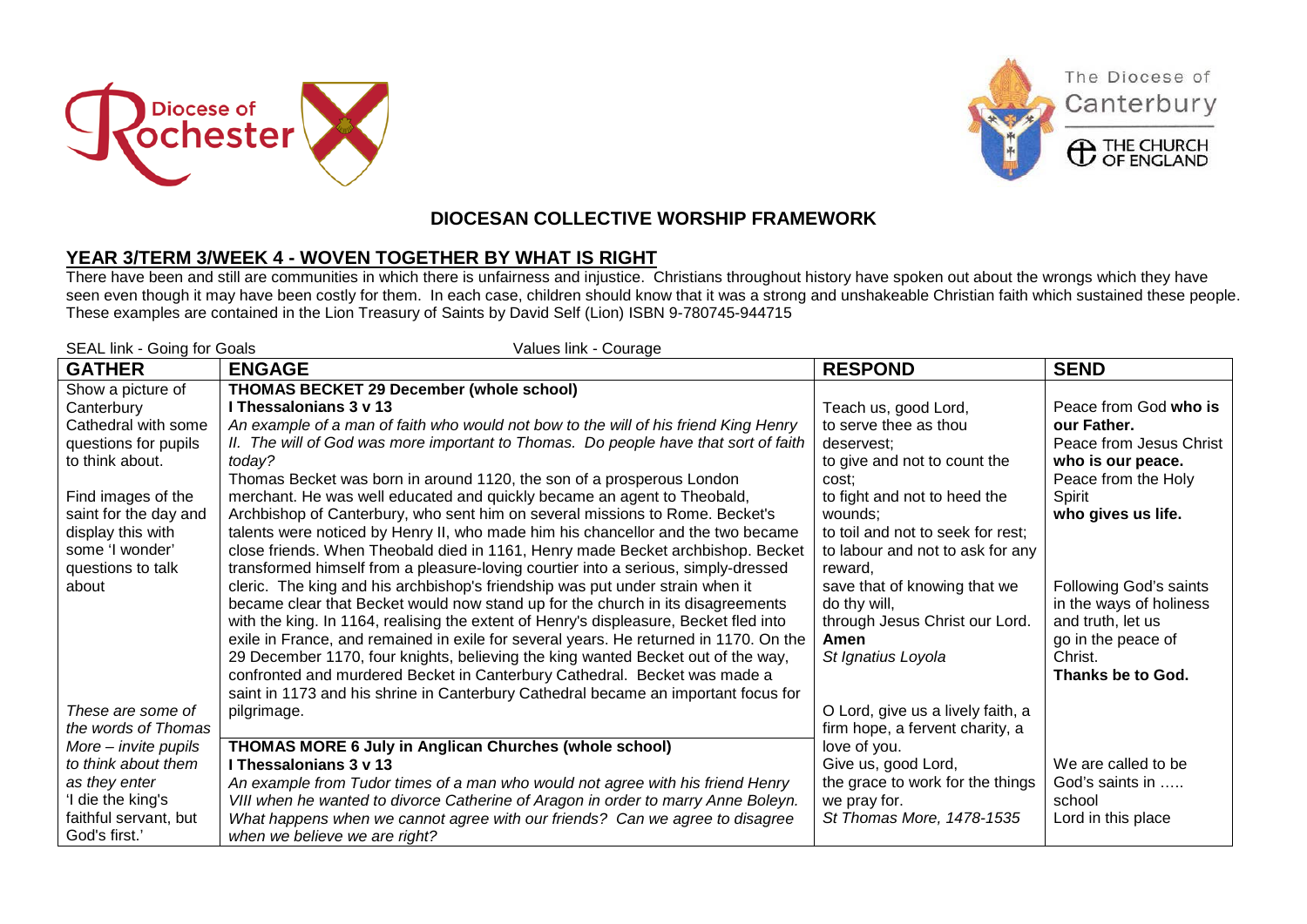







## **DIOCESAN COLLECTIVE WORSHIP FRAMEWORK**

|                        | Thomas More was born on 7 February 1478 in London, the son of a successful              | "We can do no great things       | Help us to be like your |
|------------------------|-----------------------------------------------------------------------------------------|----------------------------------|-------------------------|
|                        | lawyer. As a boy, More spent some time in the household of John Morton,                 | Only small things with great     | saints                  |
| 'I do not care very    | Archbishop of Canterbury. He later studied at Oxford, and qualified as a lawyer,        | love"                            | We are called to be     |
| much what men say      | although he did contemplate becoming a monk. In 1517 entered the king's service,        | Give time for pupils to reflect  | God's saints in         |
| of me, provided that   | becoming one of Henry VIII's most effective and trusted civil servants and acting as    | on how they can try and do       | village                 |
|                        | his secretary, interpreter, speech-writer, chief diplomat, advisor and confidant. In    | this today                       | Lord in this place      |
| God approves of        | 1521 he was knighted, in 1523, he became the speaker of the House of Commons            | May we follow the example of     | Help us to be like your |
| me'.                   | and in 1525 chancellor of the Duchy of Lancaster. At the same time More was also        | Mother Teresa of Calcutta and    | saints                  |
|                        | building a reputation as a scholar. More took the post of lord chancellor in 1529, just | all saints in doing small things | We are called to be     |
|                        | as Henry had become determined to obtain a divorce from Catherine of Aragon.            | with great love.                 | God's saints in  town   |
|                        | The previous chancellor, Lord Wolsey, had failed to achieve this objective. Henry       | Amen                             | Lord in this place      |
|                        | was close to breaking with the Church of Rome, and the so-called 'Reformation           |                                  | Help us to be like your |
|                        | parliament' was about to convene. When Henry declared himself 'supreme head of          |                                  | saints                  |
|                        | the Church in England' - thus establishing the Anglican Church and allowing him to      | Create a display in the          | or similar              |
|                        | end his marriage - More resigned the chancellorship. He continued to argue against      | classroom or corridor where      |                         |
|                        | the king's divorce and the split with Rome, and in 1534 was arrested after refusing     | pupils can add ideas of how      |                         |
|                        | to swear an oath of succession repudiating the pope and accepting the annulment         | they can be a 'saint' within the |                         |
|                        | of Henry's marriage. He was tried for treason at Westminster and on 6 July 1535         | school community. Pupil          |                         |
|                        | was executed on Tower Hill.                                                             | worship leaders might be         |                         |
| These are some of      |                                                                                         | invited to create this area.     |                         |
| the words ascribed     | MOTHER TERESA OF CALCUTTA date of death - 5 September (whole school)                    |                                  |                         |
| to Mother Teresa -     | Matthew 25 v 31-46                                                                      |                                  |                         |
| invite pupils to think | Mother Teresa was a humanitarian. This means she did things to help out other           |                                  |                         |
| about them as they     | people. Her entire life was fully devoted to helping the poor, the sick, the needy, and |                                  |                         |
| enter                  | the helpless. Mother Teresa was born in Uskub, Ottoman Empire on August 26,             |                                  |                         |
|                        | 1910. This city is now called Skopje and is the capital of the Republic of Macedonia.   |                                  |                         |
| Yesterday is gone.     | Her birth name was Agnes Gonxha Bojaxhiu. Her father died when she was eight            |                                  |                         |
| Tomorrow has not       | and she was raised by her mother. She was raised as a Roman Catholic and                |                                  |                         |
| yet come. We have      | decided to devote her life to God at a young age. She joined the Sisters of Loreto at   |                                  |                         |
| only today. Let us     | the age of 18 to become a missionary to India. She first had to learn English. So       |                                  |                         |
| begin.                 | she went to Ireland to learn English at the Loreto Abby.                                |                                  |                         |
|                        | A year later she started her missionary work in Darjeeling, India. She learned the      |                                  |                         |
|                        | local language, Bengali, and taught at the local school. She soon took her first vows   |                                  |                         |
|                        | as a nun and took the name Teresa. She would teach for many years in India              |                                  |                         |
|                        | becoming the headmistress at a school in eastern Calcutta.                              |                                  |                         |